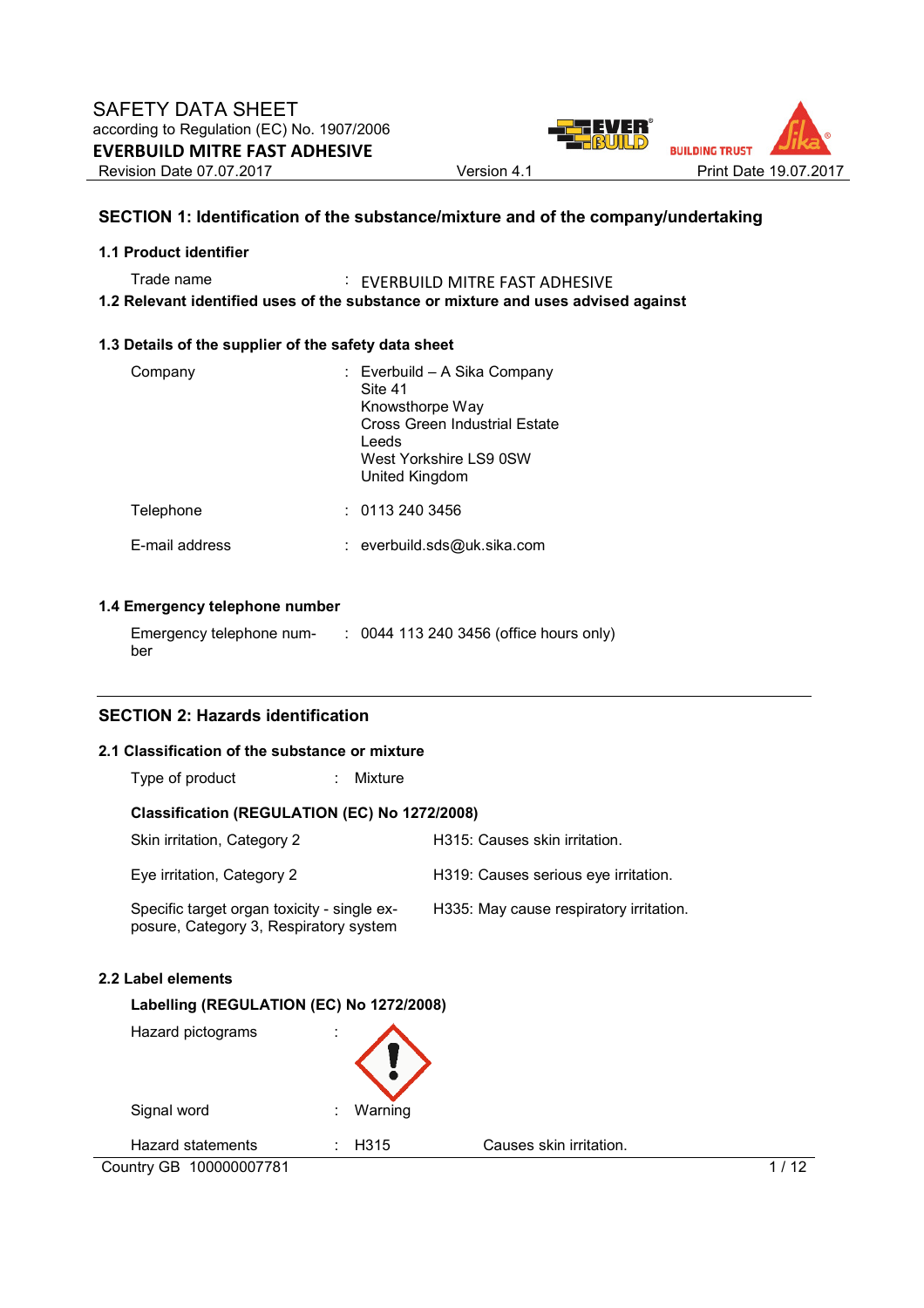# SAFETY DATA SHEET according to Regulation (EC) No. 1907/2006







| Revision Date 07.07.2017 |                                       | Version 4.1                                                              | Print Date 19.07.2017 |
|--------------------------|---------------------------------------|--------------------------------------------------------------------------|-----------------------|
|                          | H <sub>3</sub> 19<br>H <sub>335</sub> | Causes serious eye irritation.<br>May cause respiratory irritation.      |                       |
| Precautionary statements | $\therefore$ P101                     | If medical advice is needed, have product<br>container or label at hand. |                       |
|                          | P <sub>102</sub>                      | Keep out of reach of children.                                           |                       |
|                          | <b>Prevention:</b>                    |                                                                          |                       |
|                          | P <sub>261</sub>                      | Avoid breathing dust/ fume/ gas/ mist/ va-<br>pours/ spray.              |                       |
|                          | P271                                  | Use only outdoors or in a well-ventilated<br>area.                       |                       |
|                          | P280                                  | Wear protective gloves/ eye protection/ face<br>protection.              |                       |
|                          | Disposal:                             |                                                                          |                       |
|                          | P <sub>501</sub>                      | Dispose of contents/container in accord-<br>ance with local regulation.  |                       |
|                          |                                       |                                                                          |                       |

Hazardous components which must be listed on the label:<br>
• 230-391-5 ethyl 2-cyanoacrylate

ethyl 2-cyanoacrylate

# **Additional Labelling:**

EUH208 Contains 1,4-dihydroxybenzene. May produce an allergic reaction.

EUH202 Cyanoacrylate. Danger. Bonds skin and eyes in seconds. Keep out of the reach of children.

# **2.3 Other hazards**

This substance/mixture contains no components considered to be either persistent, bioaccumulative and toxic (PBT), or very persistent and very bioaccumulative (vPvB) at levels of 0.1% or higher.

# **SECTION 3: Composition/information on ingredients**

# **3.2 Mixtures**

# **Hazardous components**

| Chemical name<br>CAS-No.<br>EC-No.<br>Registration number | Classification<br>(REGULATION (EC)<br>No 1272/2008)                                                                      | Concentration<br>$\lceil \% \rceil$ |
|-----------------------------------------------------------|--------------------------------------------------------------------------------------------------------------------------|-------------------------------------|
| ethyl 2-cyanoacrylate<br>7085-85-0<br>230-391-5           | Eye Irrit.2; H319<br>STOT SE3; H335<br>Skin Irrit.2; H315                                                                | $>= 50 - \le 100$                   |
| 1,4-dihydroxybenzene<br>123-31-9<br>204-617-8             | Carc.2; H351<br>Muta.2; H341<br>Acute Tox.4; H302<br>Eye Dam.1; H318<br><b>Skin Sens.1; H317</b><br>Aquatic Acute1; H400 | $>= 0.25 - 1$                       |

For the full text of the H-Statements mentioned in this Section, see Section 16.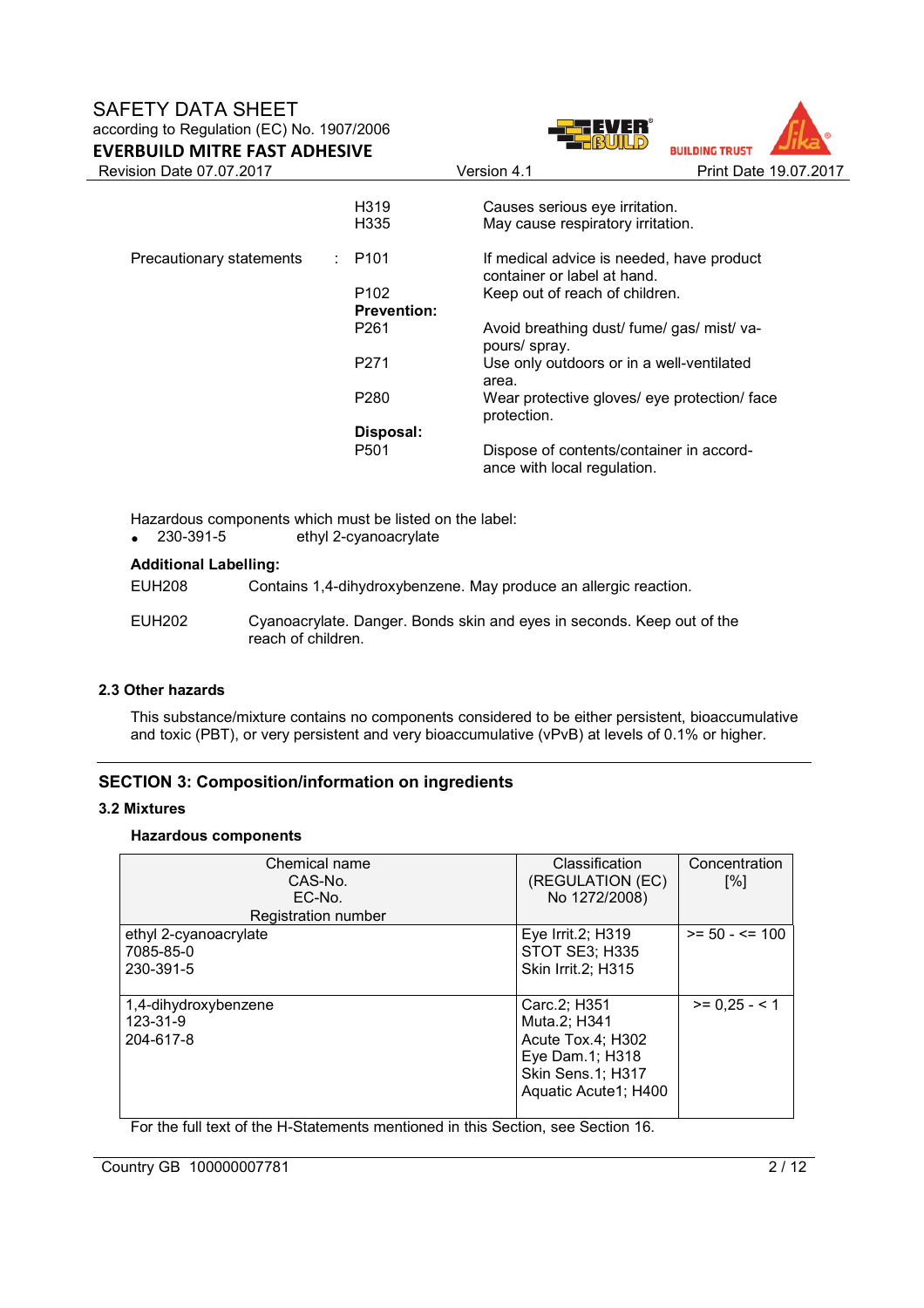



### **SECTION 4: First aid measures**

#### **4.1 Description of first aid measures**

| General advice          | : Move out of dangerous area.<br>Consult a physician.<br>Show this safety data sheet to the doctor in attendance.                                                                 |
|-------------------------|-----------------------------------------------------------------------------------------------------------------------------------------------------------------------------------|
| If inhaled              | : Move to fresh air.<br>Consult a physician after significant exposure.                                                                                                           |
| In case of skin contact | : Take off contaminated clothing and shoes immediately.<br>Wash off with soap and plenty of water.<br>If symptoms persist, call a physician.                                      |
| In case of eye contact  | : Immediately flush eye(s) with plenty of water.<br>Remove contact lenses.<br>Keep eye wide open while rinsing.<br>If eye irritation persists, consult a specialist.              |
| If swallowed            | : Do not induce vomiting without medical advice.<br>Rinse mouth with water.<br>Do not give milk or alcoholic beverages.<br>Never give anything by mouth to an unconscious person. |
|                         | 4.2 Most important symptoms and effects, both acute and delayed                                                                                                                   |
| Symptoms                | : Cough<br>Respiratory disorder<br>Excessive lachrymation<br>Erythema<br><b>Dermatitis</b><br>See Section 11 for more detailed information on health effects<br>and symptoms.     |
| <b>Risks</b>            | : irritant effects                                                                                                                                                                |
|                         | Causes skin irritation.                                                                                                                                                           |

# **4.3 Indication of any immediate medical attention and special treatment needed**

| Treatment | Treat symptomatically. |
|-----------|------------------------|
|-----------|------------------------|

### **SECTION 5: Firefighting measures**

# **5.1 Extinguishing media**

| Suitable extinguishing media | : Use extinguishing measures that are appropriate to local cir- |
|------------------------------|-----------------------------------------------------------------|
|                              | cumstances and the surrounding environment.                     |

Causes serious eye irritation. May cause respiratory irritation.

### **5.2 Special hazards arising from the substance or mixture**

Country GB 100000007781 3/12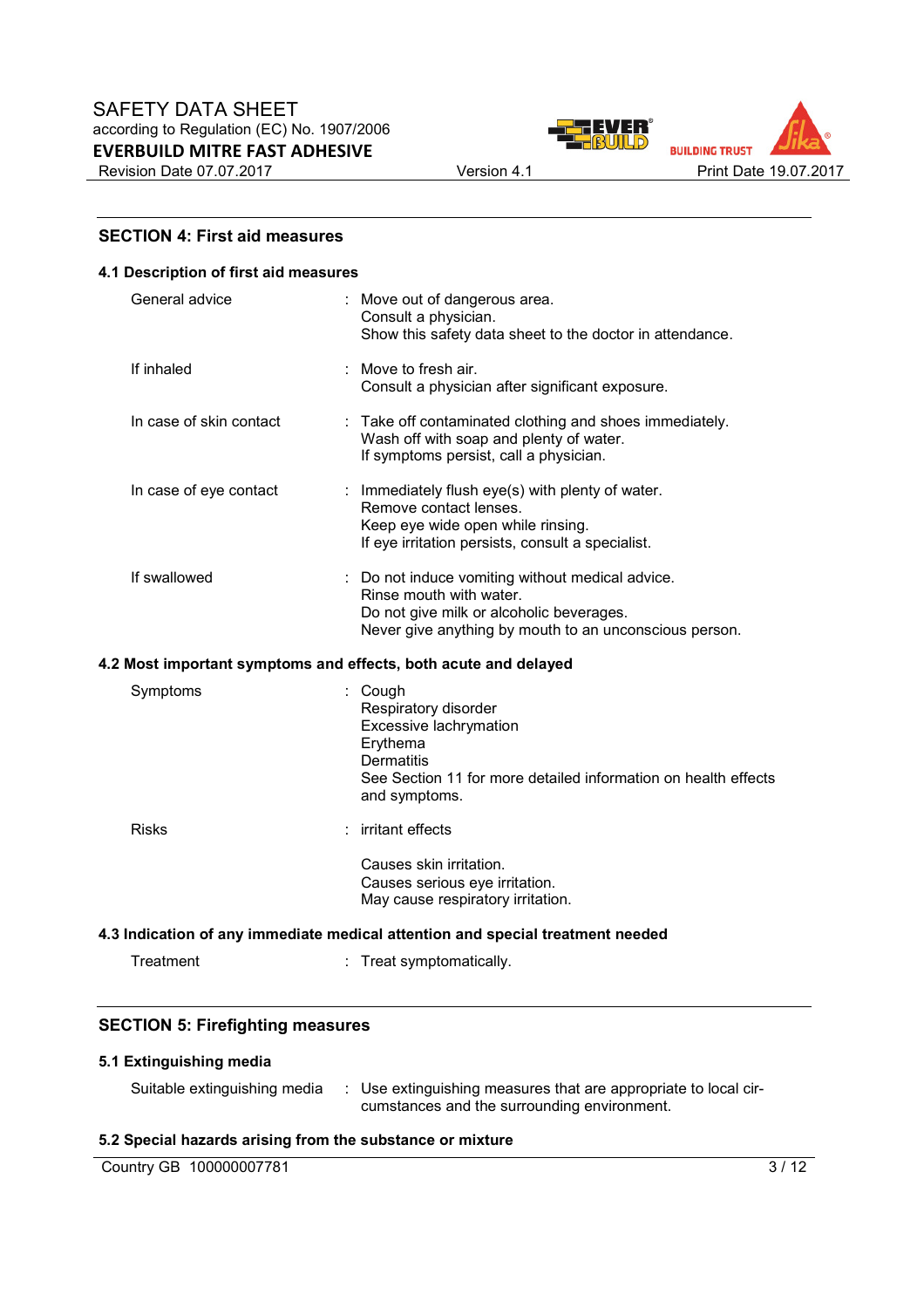

Revision Date 07.07.2017 Version 4.1 Print Date 19.07.2017

Hazardous combustion prod-: No hazardous combustion products are known ucts

# **5.3 Advice for firefighters**

| for firefighters    | Special protective equipment : In the event of fire, wear self-contained breathing apparatus. |
|---------------------|-----------------------------------------------------------------------------------------------|
| Further information | : Standard procedure for chemical fires.                                                      |

### **SECTION 6: Accidental release measures**

### **6.1 Personal precautions, protective equipment and emergency procedures**

| Personal precautions | : Use personal protective equipment. |
|----------------------|--------------------------------------|
|                      | Deny access to unprotected persons.  |

### **6.2 Environmental precautions**

| Environmental precautions | : If the product contaminates rivers and lakes or drains inform |
|---------------------------|-----------------------------------------------------------------|
|                           | respective authorities.                                         |

### **6.3 Methods and materials for containment and cleaning up**

| Methods for cleaning up | : Soak up with inert absorbent material (e.g. sand, silica gel, |
|-------------------------|-----------------------------------------------------------------|
|                         | acid binder, universal binder, sawdust).                        |
|                         | Keep in suitable, closed containers for disposal.               |

# **6.4 Reference to other sections**

For personal protection see section 8.

# **SECTION 7: Handling and storage**

### **7.1 Precautions for safe handling**

| Advice on safe handling                            | : Do not breathe vapours or spray mist. Avoid exceeding the<br>given occupational exposure limits (see section 8). Do not get<br>in eyes, on skin, or on clothing. For personal protection see<br>section 8. Smoking, eating and drinking should be prohibited<br>in the application area. Follow standard hygiene measures<br>when handling chemical products |
|----------------------------------------------------|----------------------------------------------------------------------------------------------------------------------------------------------------------------------------------------------------------------------------------------------------------------------------------------------------------------------------------------------------------------|
| Advice on protection against<br>fire and explosion | : Normal measures for preventive fire protection.                                                                                                                                                                                                                                                                                                              |
| Hygiene measures                                   | $\therefore$ Handle in accordance with good industrial hygiene and safety<br>practice. When using do not eat or drink. When using do not<br>smoke. Wash hands before breaks and at the end of workday.                                                                                                                                                         |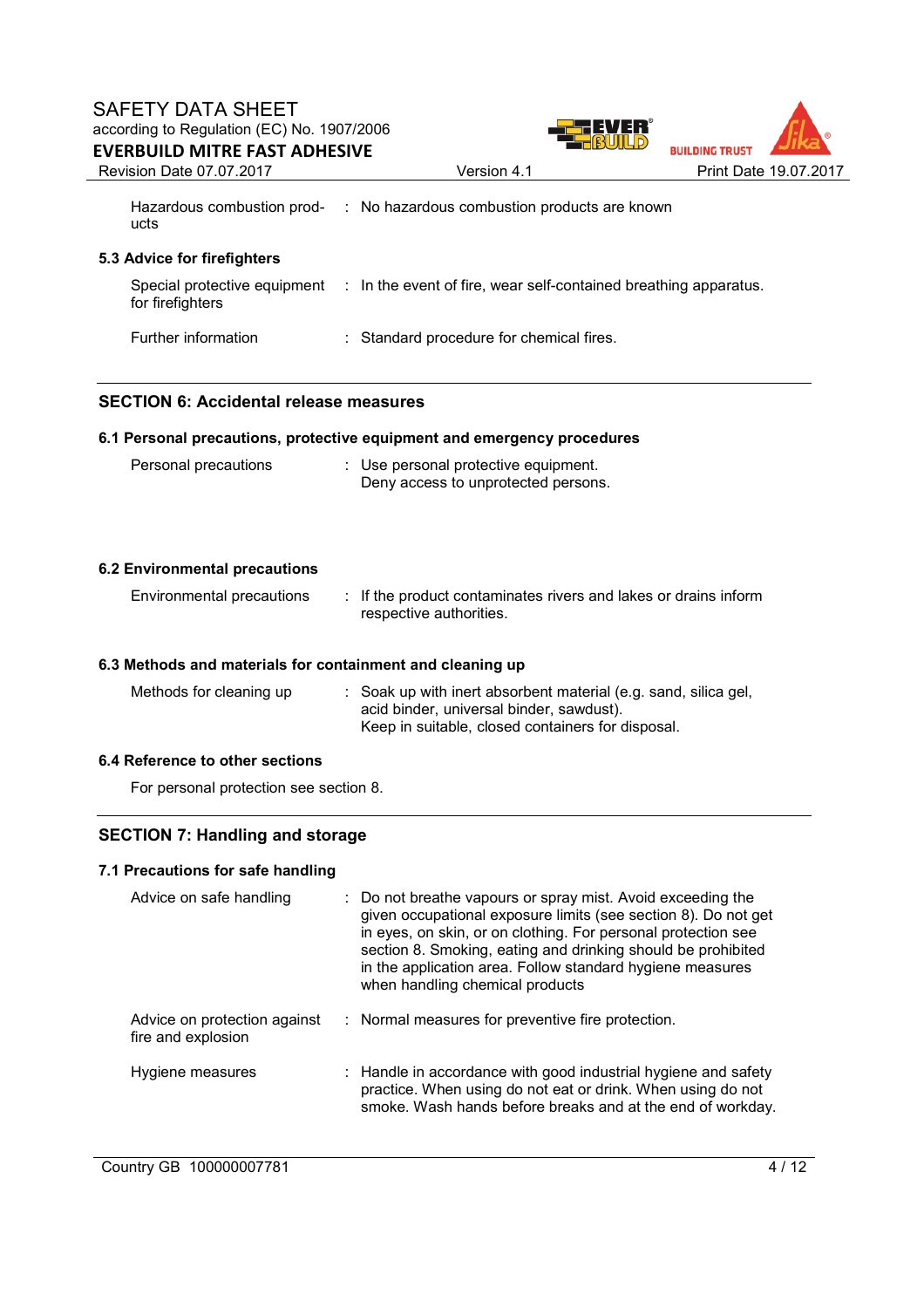



# **7.2 Conditions for safe storage, including any incompatibilities**

| Requirements for storage<br>areas and containers | : Keep container tightly closed in a dry and well-ventilated<br>place. Containers which are opened must be carefully re-<br>sealed and kept upright to prevent leakage. Store in accord-<br>ance with local regulations. |
|--------------------------------------------------|--------------------------------------------------------------------------------------------------------------------------------------------------------------------------------------------------------------------------|
| Other data                                       | : No decomposition if stored and applied as directed.                                                                                                                                                                    |
| 7.3 Specific end use(s)<br>Specific use(s)       | $\therefore$ No data available                                                                                                                                                                                           |
|                                                  |                                                                                                                                                                                                                          |

# **SECTION 8: Exposure controls/personal protection**

### **8.1 Control parameters**

# **Components with workplace control parameters**

| Components            | CAS-No.   | Value       | Control parame-                 | Basis * |
|-----------------------|-----------|-------------|---------------------------------|---------|
|                       |           |             | ters *                          |         |
| ethyl 2-cyanoacrylate | 7085-85-0 | <b>STEL</b> | $0.3$ ppm<br>$1.5 \text{ mg/m}$ | GB EH40 |
| 1.4-dihydroxybenzene  | 123-31-9  | <b>TWA</b>  | $0.5 \text{ mg/m}$              | GB EH40 |

### **8.2 Exposure controls**

| Personal protective equipment |                                                                                                                                                                                                                                                    |  |  |  |  |
|-------------------------------|----------------------------------------------------------------------------------------------------------------------------------------------------------------------------------------------------------------------------------------------------|--|--|--|--|
| Eye protection                | $\therefore$ Safety glasses with side-shields conforming to EN166<br>Eye wash bottle with pure water                                                                                                                                               |  |  |  |  |
| Hand protection               | : Chemical-resistant, impervious gloves complying with an ap-<br>proved standard must be worn at all times when handling<br>chemical products. Reference number EN 374. Follow manu-<br>facturer specifications.                                   |  |  |  |  |
|                               | Suitable for short time use or protection against splashes:<br>Butyl rubber/nitrile rubber gloves (0,4 mm),<br>Contaminated gloves should be removed.<br>Suitable for permanent exposure:<br>Viton gloves (0.4 mm),<br>breakthrough time > 30 min. |  |  |  |  |
| Skin and body protection      | : Protective clothing (e.g. Safety shoes acc. to EN ISO 20345,<br>long-sleeved working clothing, long trousers). Rubber aprons<br>and protective boots are additionaly recommended for mixing<br>and stirring work.                                |  |  |  |  |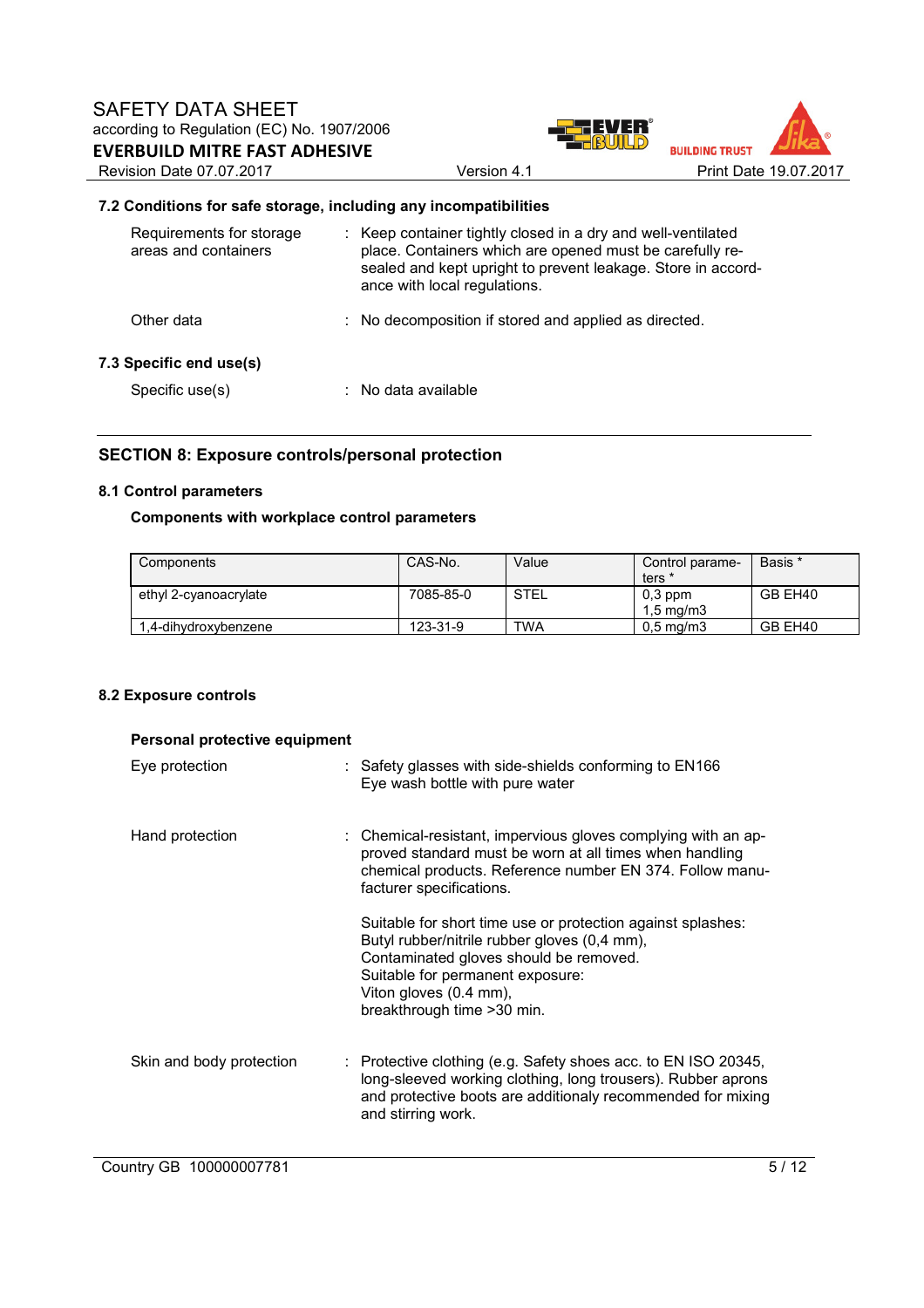

Respiratory protection : Respirator selection must be based on known or anticipated exposure levels, the hazards of the product and the safe working limits of the selected respirator. organic vapor filter (Type A) A1: < 1000 ppm; A2: < 5000 ppm; A3: < 10000 ppm Ensure adequate ventilation. This can be achieved by local exhaust extraction or by general ventilation. (EN 689 - Methods for determining inhalation exposure). This applies in particular to the mixing / stirring area. In case this is not sufficent to keep the concentrations under the occupational exposure limits then respiration protection measures must be used.

#### **Environmental exposure controls**

General advice **interpreneutial interpreneut in the product contaminates rivers and lakes or drains inform** respective authorities.

# **SECTION 9: Physical and chemical properties**

### **9.1 Information on basic physical and chemical properties**

| t  | liquid            |
|----|-------------------|
|    | colourless        |
| t  | slight            |
| t  | No data available |
| f  | 200 °C            |
| t  | No data available |
| t. | No data available |
|    | No data available |
| t. | No data available |
| t  | No data available |
| t  | No data available |
| t  | No data available |
| t  | No data available |
| t. | No data available |
| t  | No data available |
|    | t.                |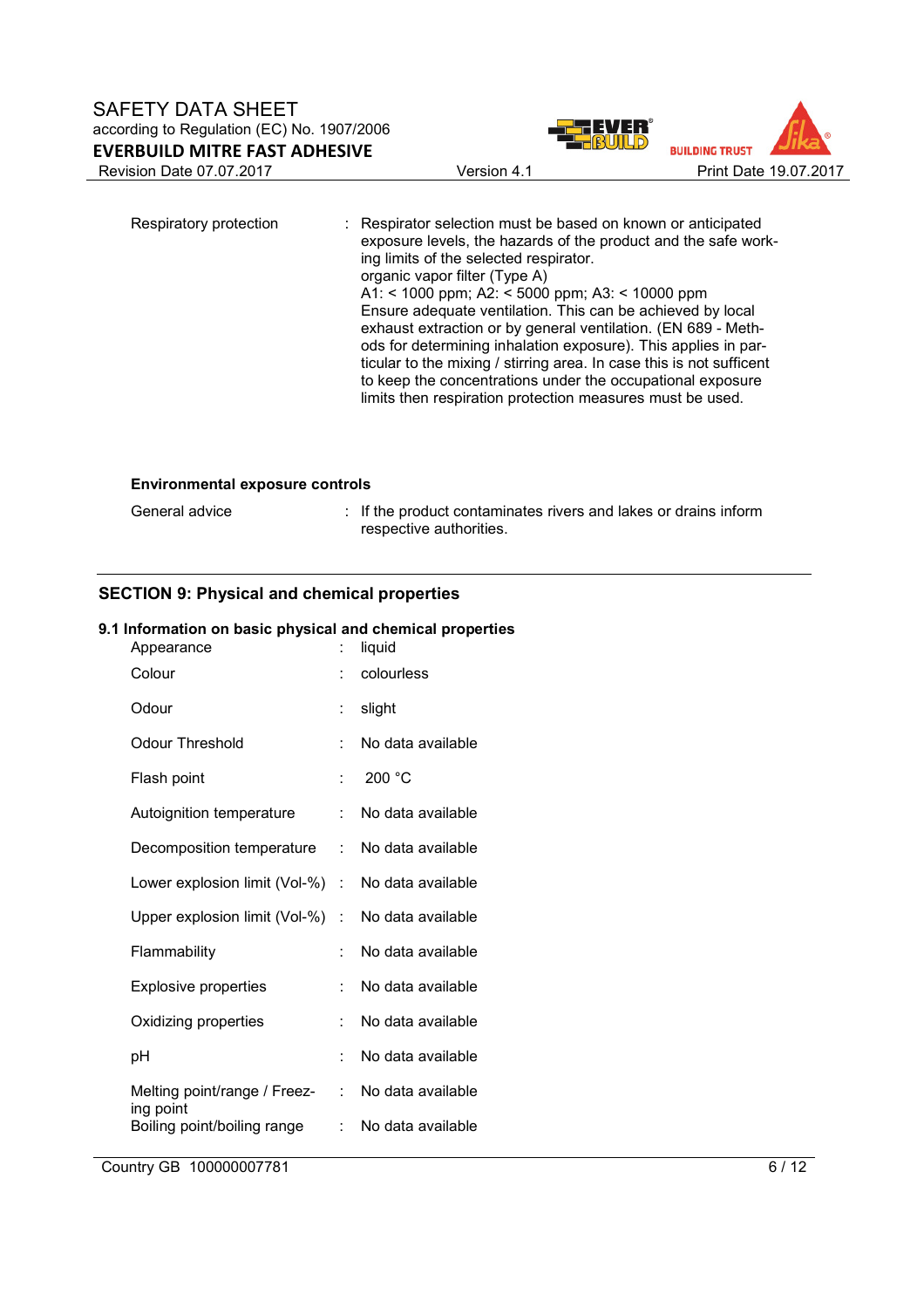# SAFETY DATA SHEET according to Regulation (EC) No. 1907/2006 **EVERBUILD MITRE FAST ADHESIVE**

Revision Date 07.07.2017 **Version 4.1** Print Date 19.07.2017



| Vapour pressure                     |     | : 2.5 hPa         |
|-------------------------------------|-----|-------------------|
| Density                             |     | $1,05$ g/cm3      |
| Water solubility                    |     | No data available |
| Partition coefficient: n-           |     | No data available |
| octanol/water<br>Viscosity, dynamic |     | No data available |
| Viscosity, kinematic                |     | : $> 7$ mm2/s     |
| Relative vapour density             | × 1 | No data available |
| Evaporation rate                    |     | No data available |

# **9.2 Other information**

No data available

# **SECTION 10: Stability and reactivity**

### **10.1 Reactivity**

No dangerous reaction known under conditions of normal use.

### **10.2 Chemical stability**

The product is chemically stable.

### **10.3 Possibility of hazardous reactions**

Hazardous reactions : Stable under recommended storage conditions.

### **10.4 Conditions to avoid**

Conditions to avoid : No data available

### **10.5 Incompatible materials**

Materials to avoid : No data available

# **10.6 Hazardous decomposition products**

# **SECTION 11: Toxicological information**

# **11.1 Information on toxicological effects**

### **Acute toxicity**

Not classified based on available information.

### **Components:**

### **1,4-dihydroxybenzene:**

Acute oral toxicity : Acute toxicity estimate: 500 mg/kg Method: Converted acute toxicity point estimate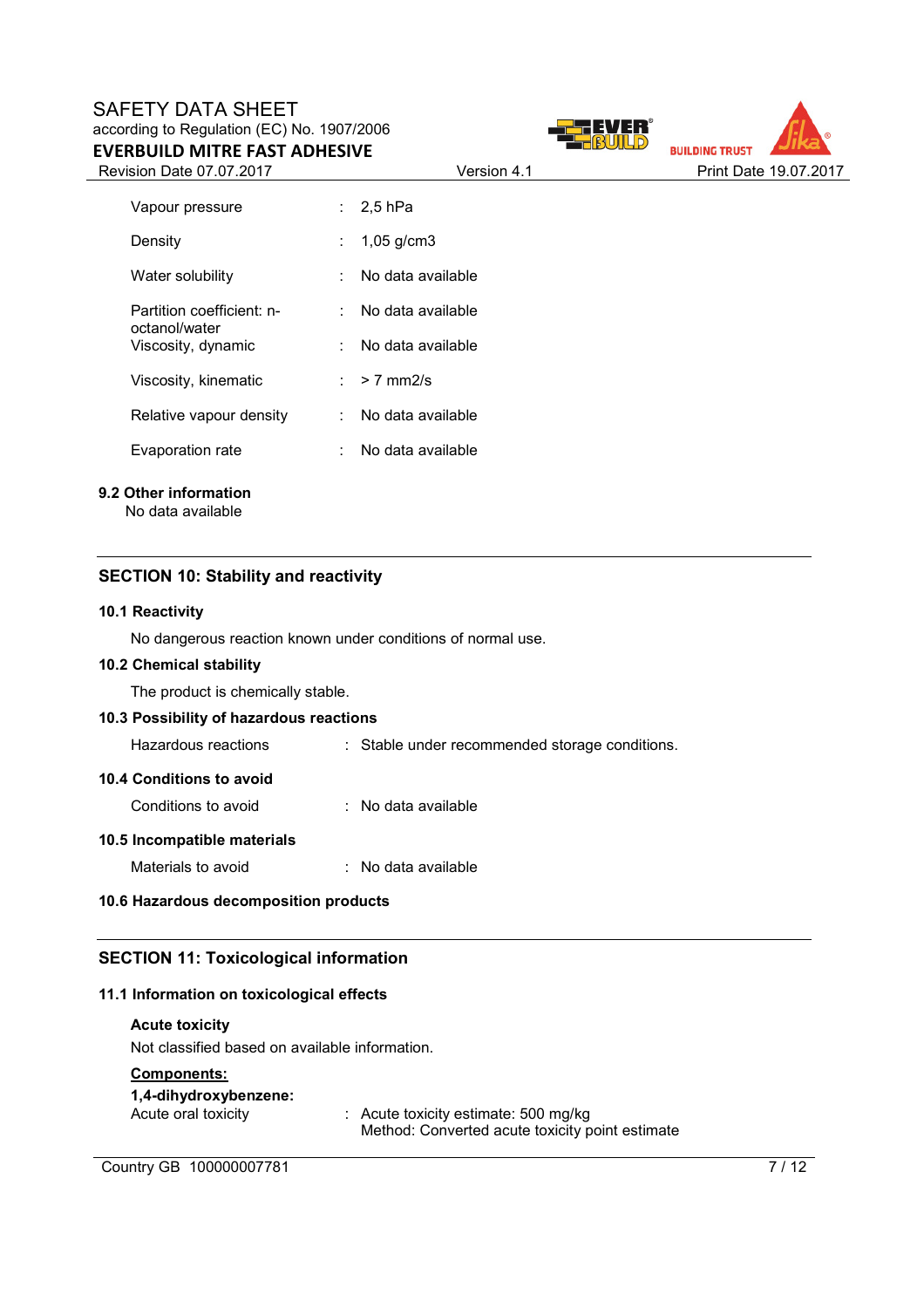

### **Skin corrosion/irritation**

Causes skin irritation.

# **Serious eye damage/eye irritation**

Causes serious eye irritation.

### **Respiratory or skin sensitisation**

Skin sensitisation: Not classified based on available information. Respiratory sensitisation: Not classified based on available information.

#### **Germ cell mutagenicity**

Not classified based on available information.

#### **Carcinogenicity**

Not classified based on available information.

### **Reproductive toxicity**

Not classified based on available information.

# **STOT - single exposure**

May cause respiratory irritation.

### **STOT - repeated exposure**

Not classified based on available information.

### **Aspiration toxicity**

Not classified based on available information.

# **SECTION 12: Ecological information**

### **12.1 Toxicity**

## **Components:**

# **1,4-dihydroxybenzene :**

M-Factor (Acute aquatic toxicity) : 10

# **12.2 Persistence and degradability**

No data available

### **12.3 Bioaccumulative potential**

No data available

### **12.4 Mobility in soil**

No data available

# **12.5 Results of PBT and vPvB assessment**

# **Product:**

Assessment : This substance/mixture contains no components considered to be either persistent, bioaccumulative and toxic (PBT), or very persistent and very bioaccumulative (vPvB) at levels of 0.1% or higher.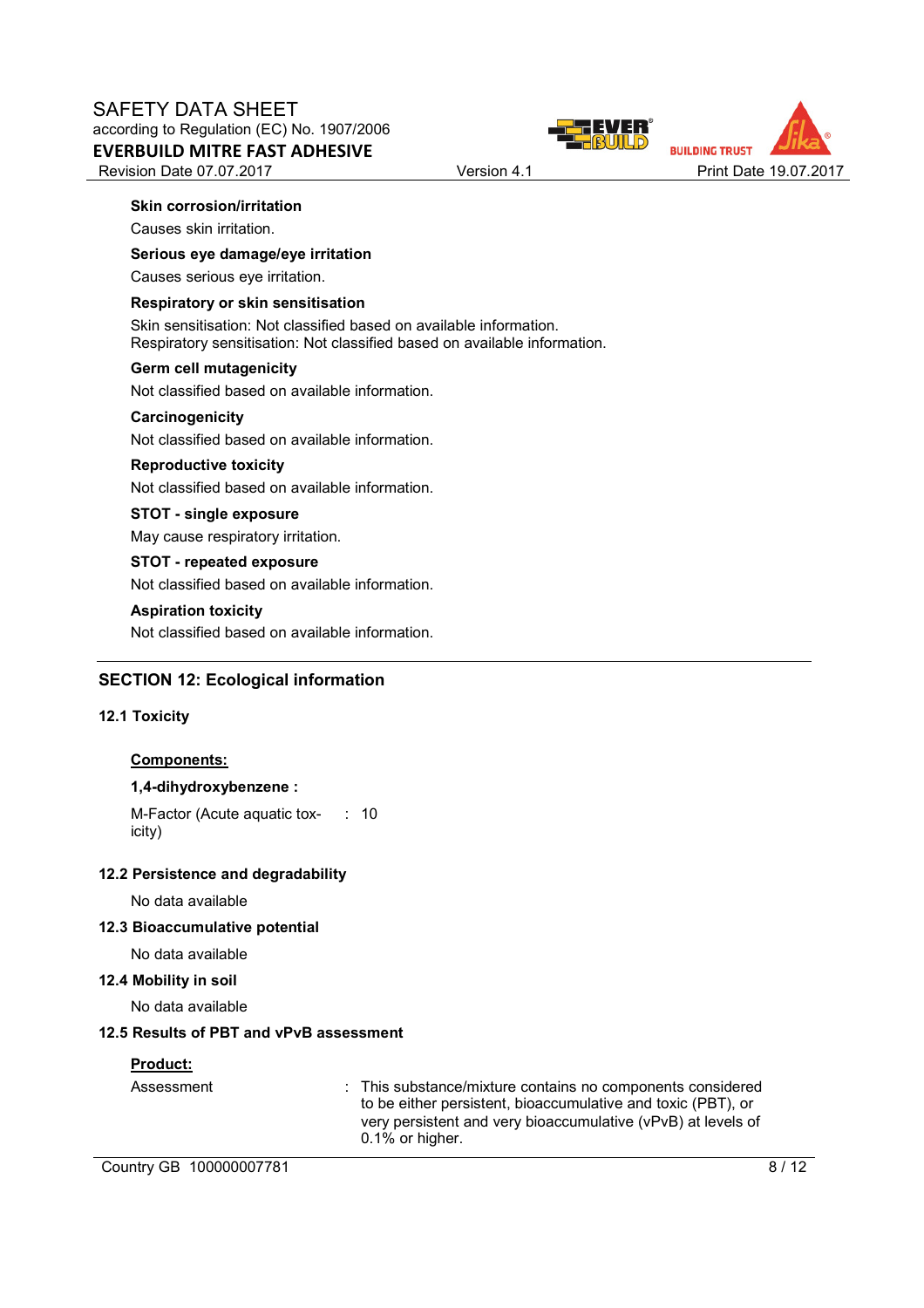





# **12.6 Other adverse effects**

### **Product:**

mation

Additional ecological infor-: There is no data available for this product.

# **SECTION 13: Disposal considerations**

### **13.1 Waste treatment methods**

| Product                | : The generation of waste should be avoided or minimized<br>wherever possible.<br>Empty containers or liners may retain some product residues.<br>This material and its container must be disposed of in a safe<br>way.<br>Dispose of surplus and non-recyclable products via a licensed<br>waste disposal contractor.<br>Disposal of this product, solutions and any by-products should<br>at all times comply with the requirements of environmental<br>protection and waste disposal legislation and any regional<br>local authority requirements.<br>Avoid dispersal of spilled material and runoff and contact with<br>soil, waterways, drains and sewers. |
|------------------------|-----------------------------------------------------------------------------------------------------------------------------------------------------------------------------------------------------------------------------------------------------------------------------------------------------------------------------------------------------------------------------------------------------------------------------------------------------------------------------------------------------------------------------------------------------------------------------------------------------------------------------------------------------------------|
| Contaminated packaging | $\therefore$ 15 01 10* packaging containing residues of or contaminated<br>by dangerous substances                                                                                                                                                                                                                                                                                                                                                                                                                                                                                                                                                              |

# **SECTION 14: Transport information**

### **ADR**

Not dangerous goods

| <b>IATA</b><br>14.1 UN number<br>14.2 UN proper shipping name | $\therefore$ 3334<br>: Aviation regulated liquid, n.o.s.<br>(ethyl 2-cyanoacrylate) |
|---------------------------------------------------------------|-------------------------------------------------------------------------------------|
| 14.3 Transport hazard<br>class(es)                            | : 9                                                                                 |
| Labels<br><b>14.5 Environmental hazards</b>                   | : 9<br>no                                                                           |

# **IMDG**

Not dangerous goods

# **14.6 Special precautions for user**

No data available

# **14.7 Transport in bulk according to Annex II of Marpol and the IBC Code**

Country GB 100000007781 9/12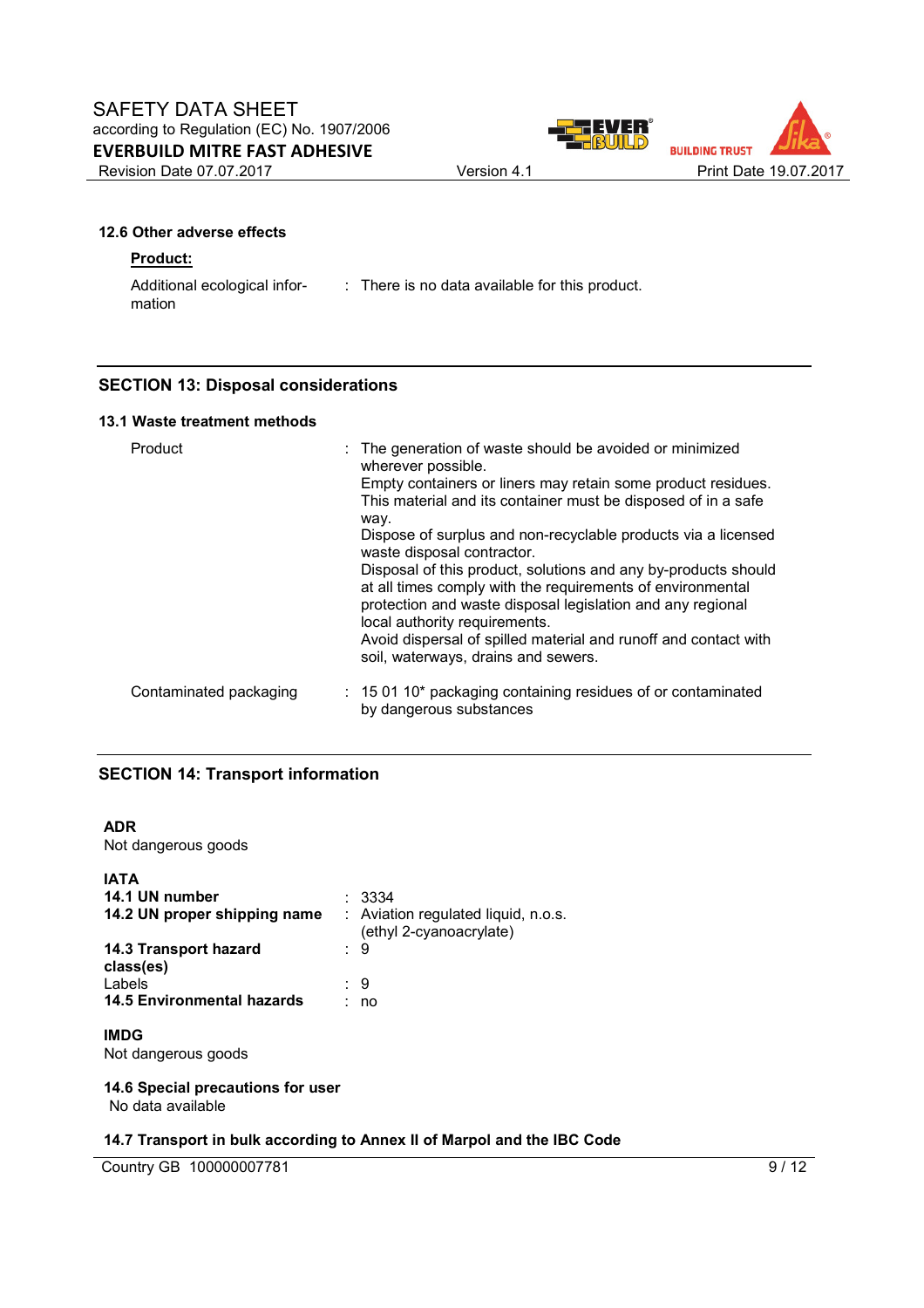

Not applicable

# **SECTION 15: Regulatory information**

| 15.1 Safety, health and environmental regulations/legislation specific for the substance or mixture |                                                                                                                                                                                                            |  |                                                                                                                                                                            |  |                                                                                                      |
|-----------------------------------------------------------------------------------------------------|------------------------------------------------------------------------------------------------------------------------------------------------------------------------------------------------------------|--|----------------------------------------------------------------------------------------------------------------------------------------------------------------------------|--|------------------------------------------------------------------------------------------------------|
|                                                                                                     | <b>Prohibition/Restriction</b><br>REACH - Restrictions on the manufacture, placing on<br>: Not applicable<br>the market and use of certain dangerous substances,<br>preparations and articles (Annex XVII) |  |                                                                                                                                                                            |  |                                                                                                      |
|                                                                                                     | REACH - Candidate List of Substances of Very High<br>Concern for Authorisation (Article 59).                                                                                                               |  |                                                                                                                                                                            |  | : None of the components are listed<br>$(=>0.1\%).$                                                  |
|                                                                                                     | REACH - List of substances subject to authorisation<br>(Annex XIV)                                                                                                                                         |  |                                                                                                                                                                            |  | : Not applicable                                                                                     |
|                                                                                                     | <b>REACH Information:</b>                                                                                                                                                                                  |  | All substances contained in our Products are<br>- preregistered or registered by us, and/or<br>- excluded from the regulation, and/or<br>- exempted from the registration. |  | - preregistered or registered by our upstream suppliers, and/or                                      |
|                                                                                                     | jor-accident hazards involving dangerous substances.                                                                                                                                                       |  | Not applicable                                                                                                                                                             |  | Seveso III: Directive 2012/18/EU of the European Parliament and of the Council on the control of ma- |
|                                                                                                     | VOC-CH (VOCV)                                                                                                                                                                                              |  | : $< 0.01 \%$<br>no VOC duties                                                                                                                                             |  |                                                                                                      |
|                                                                                                     | VOC-EU (solvent)                                                                                                                                                                                           |  | : $< 0.01 %$                                                                                                                                                               |  |                                                                                                      |

If other regulatory information applies that is not already provided elsewhere in the Safety Data Sheet, then it is described in this subsection.

| Health, safety and environ-   | : Environmental Protection Act 1990 & Subsidiary Regulations |
|-------------------------------|--------------------------------------------------------------|
| mental regulation/legislation | Health and Safety at Work Act 1974 & Subsidiary Regulations  |
| specific for the substance or | Control of Substances Hazardous to Health Regulations        |
| mixture:                      | (COSHH)                                                      |
|                               | May be subject to the Control of Major Accident Hazards      |
|                               | Regulations (COMAH), and amendments.                         |

### **15.2 Chemical safety assessment**

This product contains substances for which Chemical Safety Assessments are still required.

# **SECTION 16: Other information**

### **Full text of H-Statements**

Country GB 100000007781 10 / 12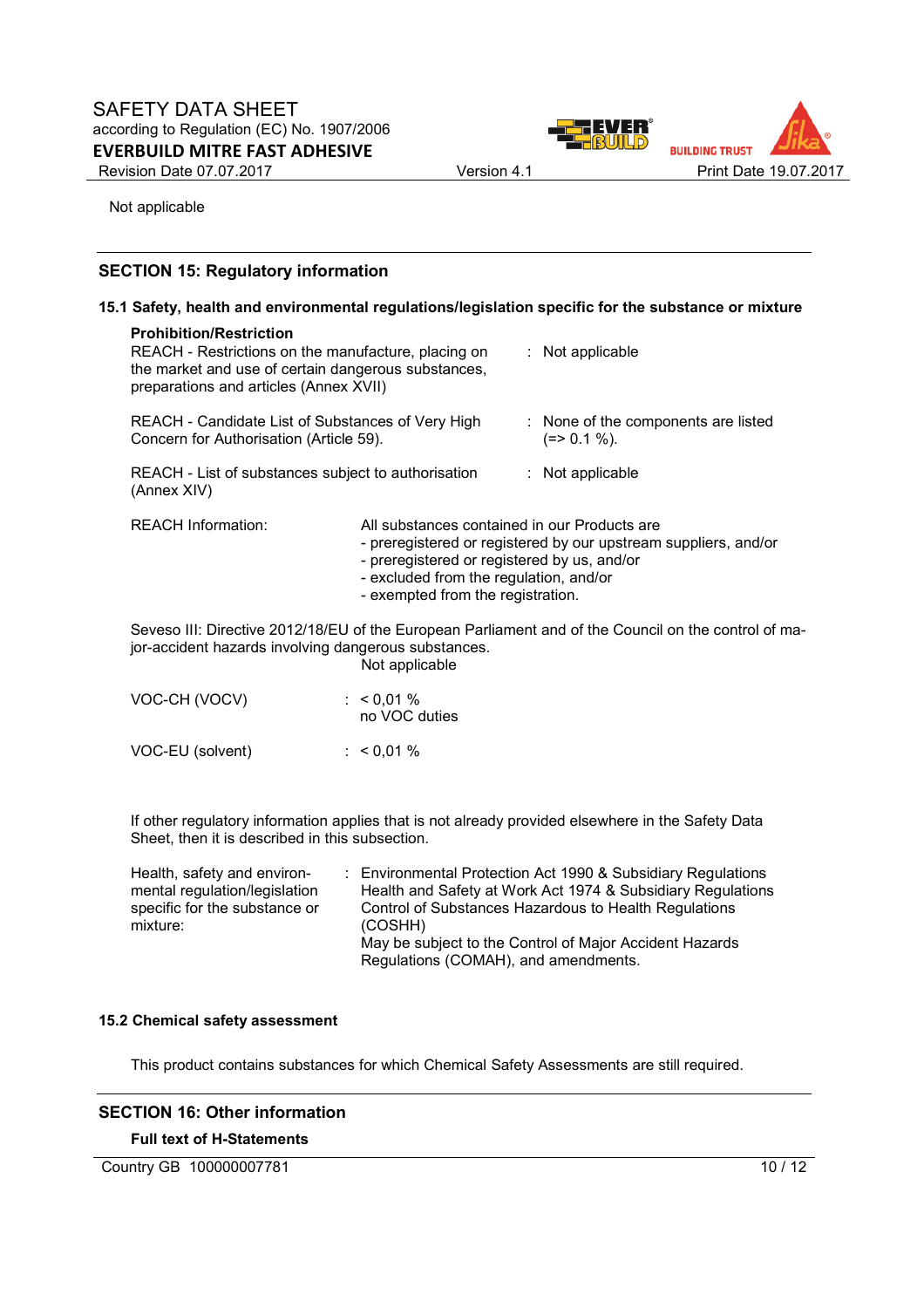# SAFETY DATA SHEET according to Regulation (EC) No. 1907/2006 **EVERBUILD MITRE FAST ADHESIVE**

Revision Date 07.07.2017 **Version 4.1** Print Date 19.07.2017





| H302             | Harmful if swallowed.                 |
|------------------|---------------------------------------|
| H315             | Causes skin irritation.               |
| H317             | May cause an allergic skin reaction.  |
| H318             | Causes serious eye damage.            |
| H319             | Causes serious eye irritation.        |
| H335             | May cause respiratory irritation.     |
| H341             | Suspected of causing genetic defects. |
| H <sub>351</sub> | Suspected of causing cancer.          |
| H400             | Very toxic to aquatic life.           |

#### **Full text of other abbreviations**

| Acute Tox.           | Acute toxicity                                                          |
|----------------------|-------------------------------------------------------------------------|
| <b>Aquatic Acute</b> | Acute aquatic toxicity                                                  |
| Carc.                | Carcinogenicity                                                         |
| Eye Dam.             | Serious eye damage                                                      |
| Eye Irrit.           | Eye irritation                                                          |
| Muta.                | Germ cell mutagenicity                                                  |
| Skin Irrit.          | Skin irritation                                                         |
| Skin Sens.           | Skin sensitisation                                                      |
| STOT SE              | Specific target organ toxicity - single exposure                        |
| <b>ADR</b>           | Accord européen relatif au transport international des marchandises     |
|                      | Dangereuses par Route                                                   |
| <b>CAS</b>           | <b>Chemical Abstracts Service</b>                                       |
| <b>DNEL</b>          | Derived no-effect level                                                 |
| <b>EC50</b>          | Half maximal effective concentration                                    |
| <b>GHS</b>           | Globally Harmonized System                                              |
| <b>IATA</b>          | International Air Transport Association                                 |
| <b>IMDG</b>          | International Maritime Code for Dangerous Goods                         |
| LD50                 | Median lethal dosis (the amount of a material, given all at once, which |
|                      | causes the death of 50% (one half) of a group of test animals)          |
| <b>LC50</b>          | Median lethal concentration (concentrations of the chemical in air that |
|                      | kills 50% of the test animals during the observation period)            |
| <b>MARPOL</b>        | International Convention for the Prevention of Pollution from Ships,    |
|                      | 1973 as modified by the Protocol of 1978                                |
| OEL                  | Occupational Exposure Limit                                             |
| <b>PBT</b>           | Persistent, bioaccumulative and toxic                                   |
| <b>PNEC</b>          | Predicted no effect concentration                                       |
| <b>REACH</b>         | Regulation (EC) No 1907/2006 of the European Parliament and of the      |
|                      | Council of 18 December 2006 concerning the Registration, Evaluation,    |
|                      | Authorisation and Restriction of Chemicals (REACH), establishing a      |
|                      | <b>European Chemicals Agency</b>                                        |
| <b>SVHC</b>          | Substances of Very High Concern                                         |
| vPvB                 | Very persistent and very bioaccumulative                                |

The information contained in this Safety Data Sheet corresponds to our level of knowledge at the time of publication. All warranties are excluded. Our most current General Sales Conditions shall apply. Please consult the product data sheet prior to any use and processing.

Changes as compared to previous version !